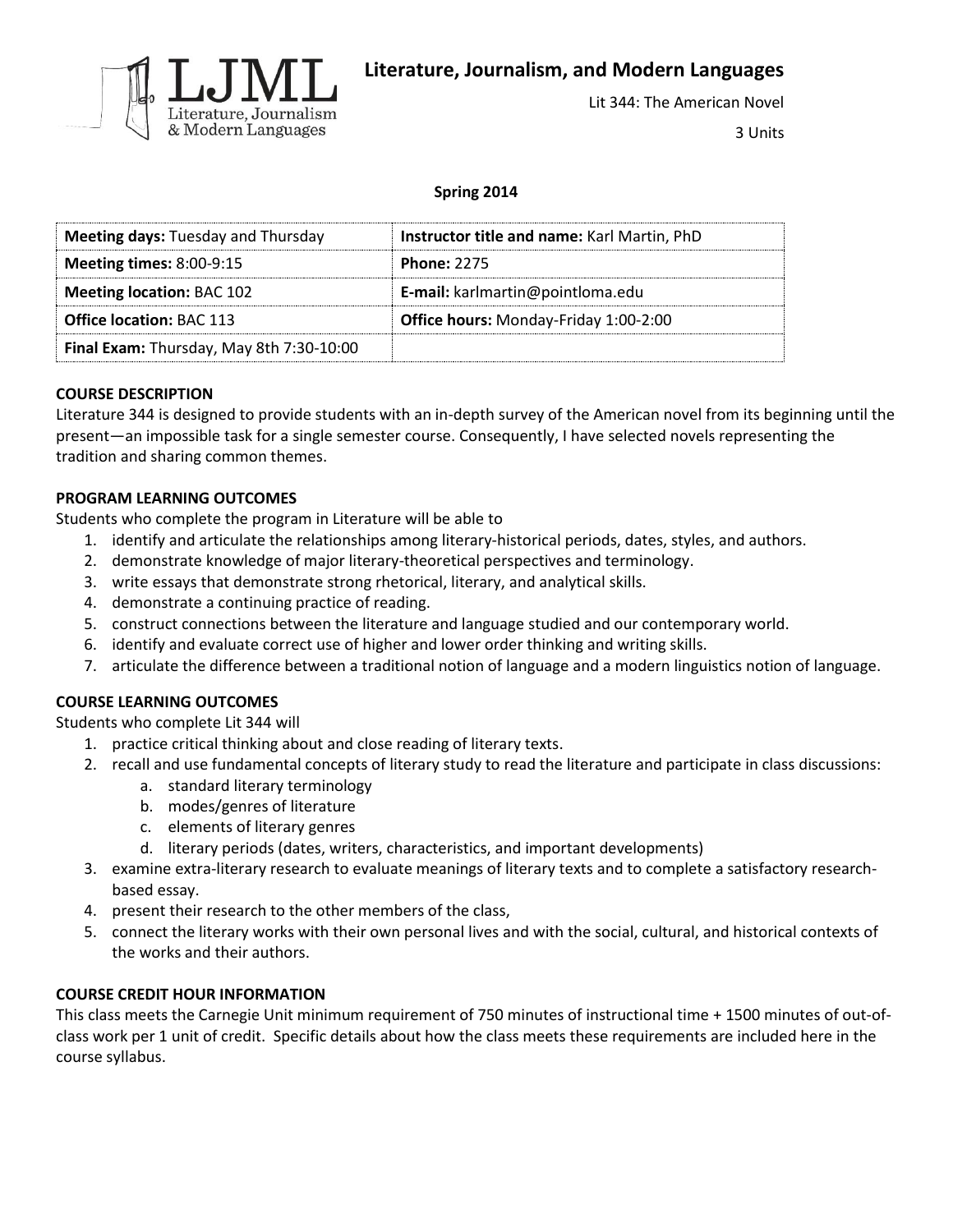#### **REQUIRED TEXTS**

| Don DeLillo          | <b>Falling Man</b>           |
|----------------------|------------------------------|
| Ralph Ellison        | Invisible Man                |
| William Faulkner     | Absalom, Absalom!            |
| Harold Frederic      | The Damnation of Theron Ware |
| Herman Melville      | Moby-Dick                    |
| Flannery O'Connor    | Wise Blood                   |
| Leslie Marmon Silko  | Ceremony                     |
| <b>Edith Wharton</b> | The House of Mirth           |
|                      |                              |

#### **COURSE REQUIREMENTS**

*Reading:* Dates for the readings are clearly indicated on the schedule. Read daily if possible and complete all reading on time.

*Discussion:* The success of the course will be directly related to the quality of our daily discussions. Each of you must feel comfortable contributing to discussions. And each of you should bring any questions you have about the reading to our attention during the course of our discussions.

*Writing*: Each student will complete a mid-term exam, a final exam, and a 10-12 page essay concerning the critical reception of one of the novels. **The paper is due two weeks after the final day of discussion of the selected novel.** Students cannot pass the course without completing all three of these major assignments. Late work will receive a ten percent deduction daily and will not be accepted when the value would be zero or below.

*Seminar Presentations:* You will also be called upon to do report the research related to the writer who is the subject of your research paper. You will also be responsible to formally lead the class discussion during one class session.

*Attendance*: Because your participation is essential, your attendance is mandatory. More than four absences for any reason will result in your final grade being lowered. Students who miss more than six class sessions will be de-enrolled.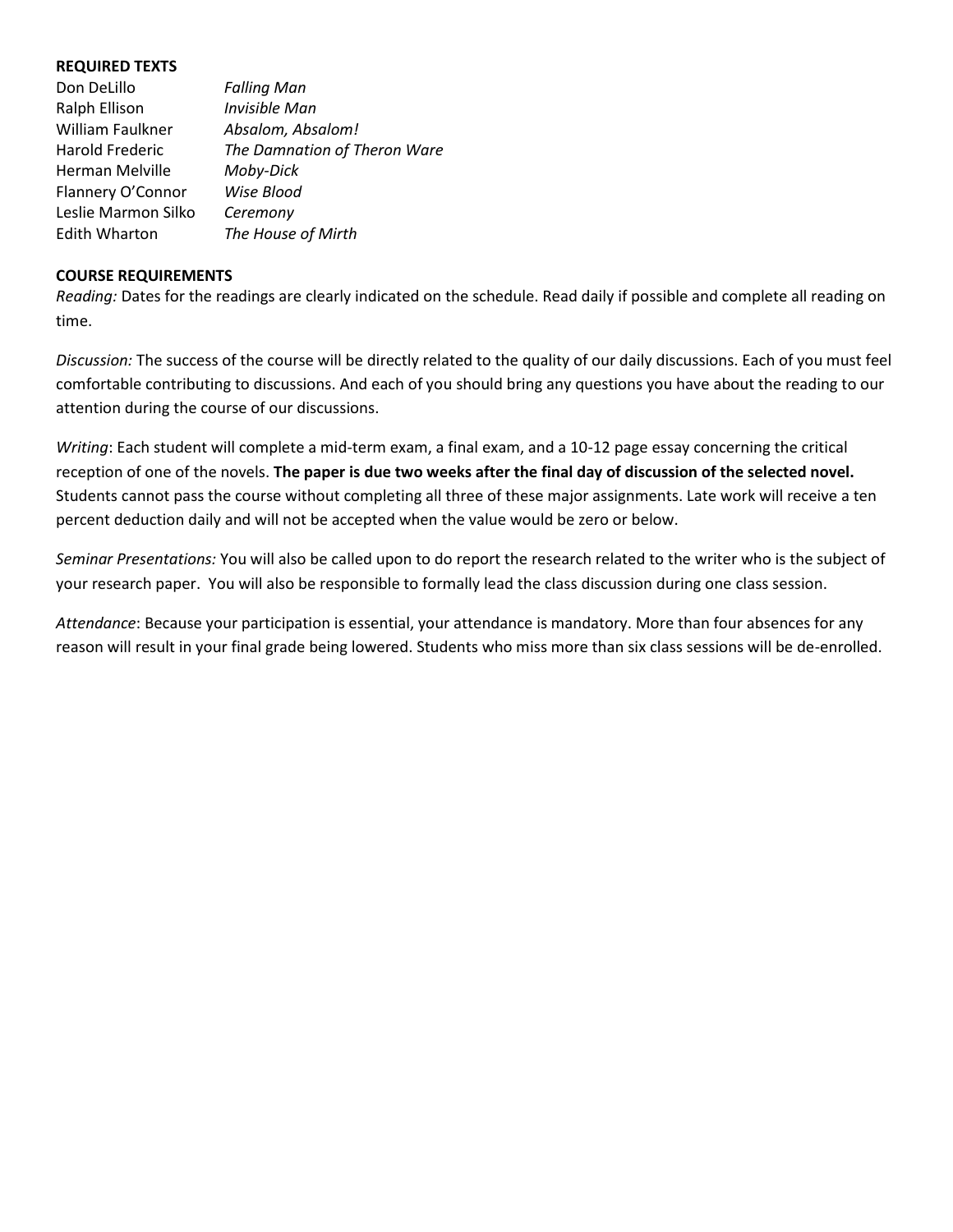#### **ASSESSMENT AND GRADING**

| Sample assignment distribution by percentage:                                                                                                                                                                                                                                                                                                                                                                                                                                        |     |  |
|--------------------------------------------------------------------------------------------------------------------------------------------------------------------------------------------------------------------------------------------------------------------------------------------------------------------------------------------------------------------------------------------------------------------------------------------------------------------------------------|-----|--|
| Your final grade will be determined as follows:                                                                                                                                                                                                                                                                                                                                                                                                                                      |     |  |
| Mid-Term Exam                                                                                                                                                                                                                                                                                                                                                                                                                                                                        | 20% |  |
| Seminar Presentation                                                                                                                                                                                                                                                                                                                                                                                                                                                                 | 5%  |  |
| Discussion Leadership                                                                                                                                                                                                                                                                                                                                                                                                                                                                | 5%  |  |
| <b>Critical Paper</b>                                                                                                                                                                                                                                                                                                                                                                                                                                                                | 30% |  |
| Final Exam                                                                                                                                                                                                                                                                                                                                                                                                                                                                           | 30% |  |
| Participation                                                                                                                                                                                                                                                                                                                                                                                                                                                                        | 10% |  |
| Your work will not be graded on a curve. A traditional scale will be used. Those who earn<br>more than 90% of the possible points earn an A, those who earn between 80-89% of the<br>points earn a B, and so on.<br>A indicates exceptional work (roughly 20% of students normally achieve this level)<br>B indicates superior work (roughly 30% of students normally achieve this level)<br>C indicates average work<br>D indicates passing work<br>F indicates unsatisfactory work |     |  |

#### **ATTENDANCE AND PARTICIPATION**

Regular and punctual attendance at all classes is considered essential to optimum academic achievement. If the student is absent from more than 10 percent of class meetings, the faculty member has the option of filing a written report which may result in de-enrollment. If the absences exceed 20 percent, the student may be de-enrolled without notice. If the date of de-enrollment is past the last date to withdraw from a class, the student will be assigned a grade of W or WF consistent with university policy in the grading section of the catalog. See Academic Policies in the undergrad student catalog.

#### **FINAL EXAMINATION POLICY**

Successful completion of this class requires taking the final examination **on its scheduled day**. The final examination schedule is posted on the Class Schedules site. No requests for early examinations or alternative days will be approved.

In the rare case that a student is scheduled for more than three (3) final examinations on the same day, the student is authorized to contact each professor in order to work out an alternate time for one of those examinations. Department chairs/school deans and college deans need not be involved in the process of making this accommodation.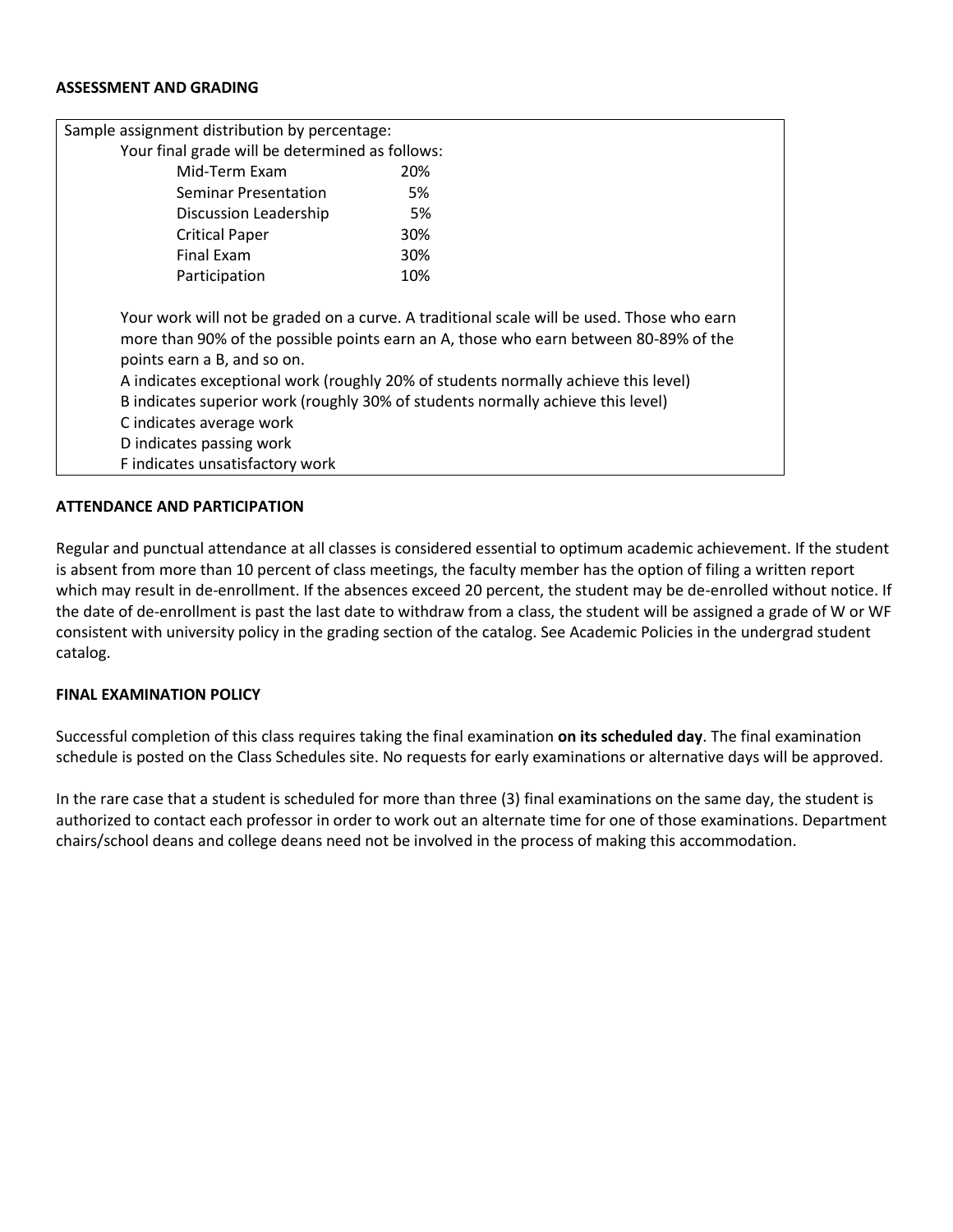# **READING SCHEDULE**

*Lit 344: Spring 2014*

| Thur. 1/16  | Introduction to the Course                  |
|-------------|---------------------------------------------|
| Tues. 1/21  | Melville, Chapters 1-23                     |
| Thur. 1/23  | Melville, Chapters 24-49                    |
| Tues. 1/28  | Melville, Chapter 50-80                     |
| Thur. 1/30  | Melville, Chapters 81-110                   |
| Tues. 2/4   | Melville, Chapters 111-Epilogue             |
| Thur. 2/6   | Frederic, Part I                            |
| Tues. 2/11  | Frederic, Part II                           |
| Thur. 2/13  | Frederic, Part III                          |
| Tues. 2/18  | Frederic, Part IV; Melville Papers Due      |
| Thur. 2/20  | Wharton, Book One, 1-11                     |
| Tues. 2/25  | Wharton, Book One 12-Book Two, 2            |
| Thur. 2/27  | Wharton, Book Two, 3-to the end             |
| Tues. 3/4   | <b>Mid-Term Exam</b>                        |
| Thur. 3/6   | Faulkner, Chapters 1-4; Frederic Papers Due |
| $3/10-3/15$ | <b>Spring Break</b>                         |
| Tues. 3/18  | Faulkner, Chapters 5-6; Wharton Papers Due  |
| Thur. 3/20  | Faulkner, Chapters 7-9                      |
| Tues. 3/25  | Ellison, Prologue-Chapter 7                 |
| Thur. 3/27  | Ellison, Chapters 8-1                       |